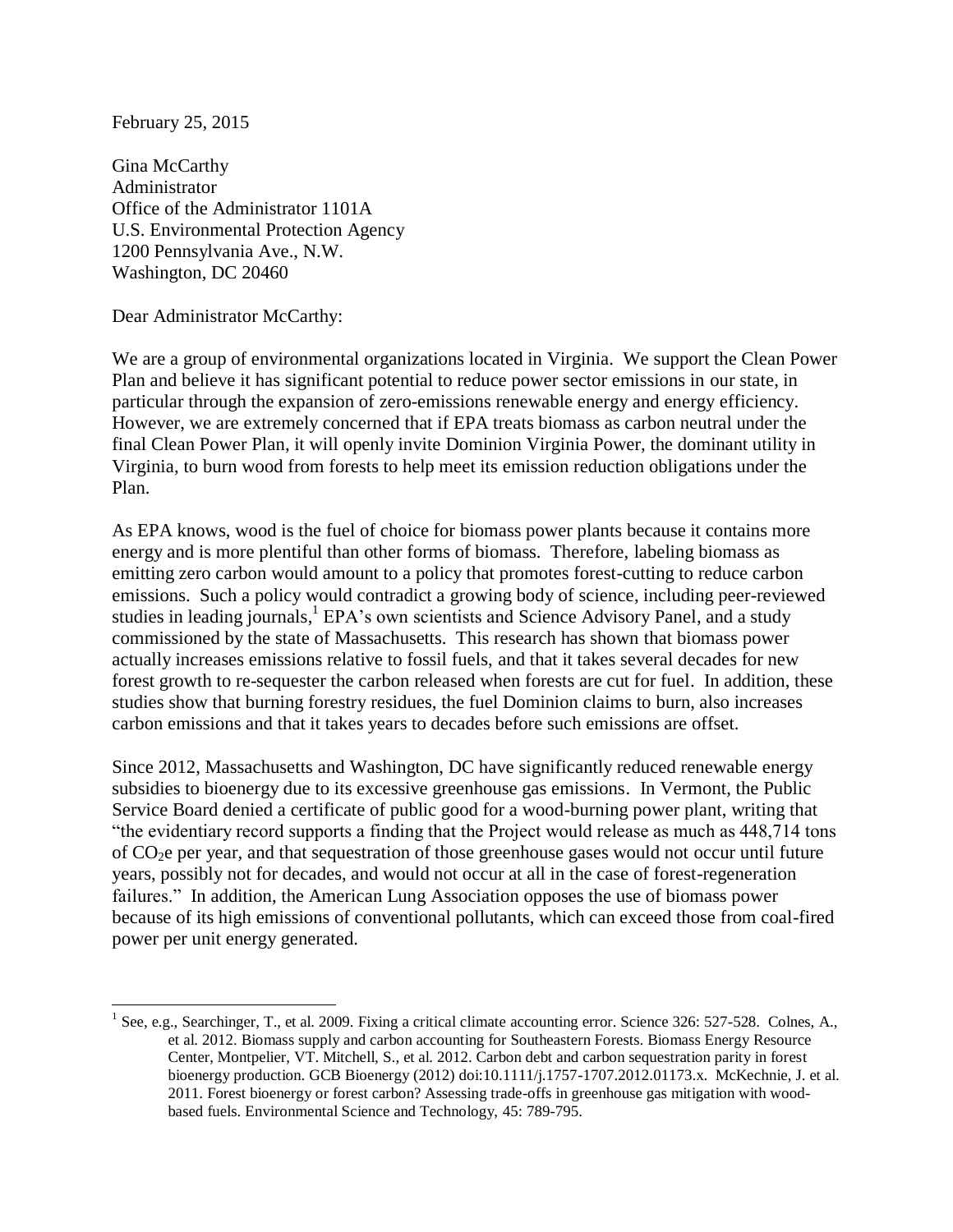EPA's formula for calculating state carbon dioxide emissions under the proposed Clean Power Plan does not account for emissions from wood-fired power plants, although the equation does count the power generated by burning biomass. On November  $19<sup>th</sup> 2014$ , EPA issued a memorandum indicating that states that wish to use bioenergy in their compliance plans would be able to burn a variety of materials, including "sustainably harvested" biomass. Treatment of these materials as having zero emissions is not supported by science, as highlighted by the recent literature and EPA's Science Advisory Panel. Beyond this evidence, in our travels across Virginia, it is rare to find a forestry operation, no matter how intensive, that is not characterized as "sustainable." Therefore, the term "sustainable" places little to no limit on the type or amount of biomass that might be burned for electricity production.

In the last two years, before the issuance of the proposed Clean Power Plan, Dominion has converted three coal plants to run on wood at Altavista, Hopewell, and Southampton for a combined total of 153 megawatts, and has built a new 600 megawatt "hybrid" energy center at Virginia City that will burn about 20 percent wood (117 megawatts). These facilities joined Dominion's existing 83 megawatt wood-fired Pittsylvania plant.

Once Dominion's total bioenergy capacity is online, these facilities at fulltime operation would burn about 4.5 million tons of wood a year. They would represent a 4.1 percent increase in electricity generation, but would cause a 13.6 percent increase in Virginia's power sector  $CO<sub>2</sub>$ emissions over the 2012 baseline. Yet under EPA's proposed treatment of bioenergy in the Clean Power Plan, this substantial increase would be treated as zero.

Dominion knew that biomass carbon emissions could be regulated by EPA when it invested in these biomass conversions and further admitted to the Virginia State Corporation Commission in 2011 that regulation of biogenic carbon would reduce the value of its coal-to-wood conversions, $\frac{2}{3}$ but the company proceeded with the projects anyway. Now, Dominion claims in its comments to EPA on the Clean Power Plan that, given the company's "significant investment" in bioenergy, "it is important for our customers that biomass emissions be carbon neutral for purposes of this rule."<sup>3</sup> In fact, Dominion's customers will not be well-served by a rule that does not actually reduce emissions, and they would be better served by inducing the company to transition to zero-emissions renewable energy sources for compliance. Even prior to issuance of the Clean Power Plan, Dominion was projecting that 74.4 percent of its renewable energy will come from bioenergy in 2029. $4$  If EPA finalizes treatment of biomass as having zero emissions, Dominion and other power companies would have an even greater incentive to burn forest wood to meet the Plan's carbon dioxide reduction targets.

Our groups want real reductions in carbon emissions from the power sector, and we want to protect Virginia's forests, not see them cut for fuel. We ask EPA to heed the advice of its own Science Advisory Board and fully recognize the multi-year to multi-decade impact of burning

 $\overline{a}$  $2^2$  Direct Testimony of Glenn A. Kelly on behalf of Virginia Electric and Power Company Before the State Corporation Commission, Case No. PUE-2011-00073, -74, -75, page 13.

 $3$  Dominion Resources, Inc., Comments to the Environmental Protection Agency on the Carbon Pollution Guidelines for Existing Stationary Sources: Electric Utility Generating Units; Proposed Rules (79 Fed. Reg. 34830; June 18, 2014). Page 17.

<sup>4</sup> Appendix 6A of Dominion 2014 IRP.